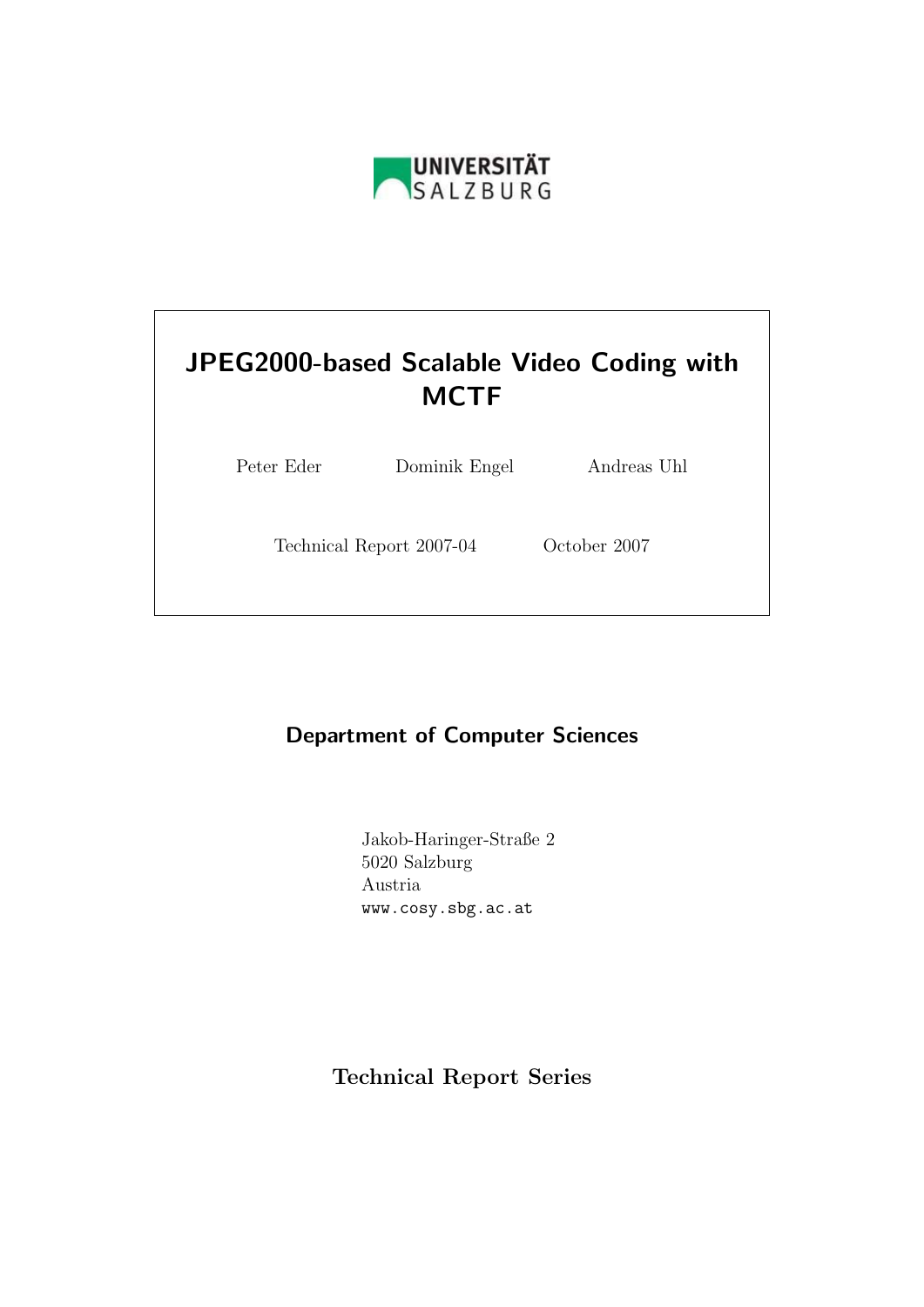# JPEG2000-based Scalable Video Coding with MCTF

Peter Eder, Dominik Engel, and Andreas Uhl

Department of Computer Sciences University of Salzburg, Austria {peder,dengel,uhl}@cosy.sbg.ac.at

Abstract. We discuss the possibilities and limitations of a scalable video codec based on JPEG2000. We give a review of wavelet-based motion-compensated temporal filtering (MCTF) and discuss how JPEG2000 components can be used for coding temporal subbands and motion data. At the example of a simple implementation that uses as many ingredients from JPEG2000 as possible, we discuss some issues in coding transform coefficients resulting from MCTF. We also discuss to what extent JPEG2000 can be used to encode motion vector data in a lossless way. Finally, we present some compression results that can be achieved by putting the simple ingredients together, and compare them to MPEG-2 and MC-ECBZ, a "proper" wavelet-based scalable video codec.

### 1 Introduction

In recent years the consumer applications in the field of multimedia have become increasingly heterogeneous. A multitude of different end-clients exist, all with different capabilities in terms of computing power and display capacities. Scalable video coding makes it possible to encode visual content only once for use with a large range of different display devices with varying resolutions and capabilities. The same bitstream can be used to serve home-cinema quality content in HDTV resolution, full quality and full framerate or a mobile client with low computational power in QCIF resolution, reduced quality and a fraction of the original framerate without the need for re-encoding. Adaptation can also happen during transmission: A scalable bitstream can be adapted to fit heterogeneous conditions in different networks, satisfying the demands of an error-prone wireless network, satellite-links with large round-trip times or high-fidelity fiber-optic wired networks with high throughput.

Three common types of scalability are usually distinguished: resolution (or spatial) scalability, quality (or SNR scalability) and temporal scalability. Figure 1 illustrates the types of scalability. The overhead that is introduced by scalable coding should be as small as possible in comparison to non-scalable coding at the highest of the embedded rates.

With the addition of the scalable extension to H.264/AVC, ITU-T and MPEG have responded to the need for a standard in scalable coding (see, e.g., [1]). The scalable extension of H.264, H.264 AVC/SVC, is in many ways compatible to non-scalable H.264, and the introduced overhead is relatively small (in some settings, the scalable variant outperforms non-scalable H.264, because some methods have improved since H.264 was standardized).

In the call for proposals for this scalable extension, a major part of the submission were waveletbased. In the end the non-wavelet-based submission that was the closest to the non-scalable version of H.264 won the race. This is a sensible move, as the method delivers scalability at low overhead cost, while retaining a close resemblance to non-scalable H.264.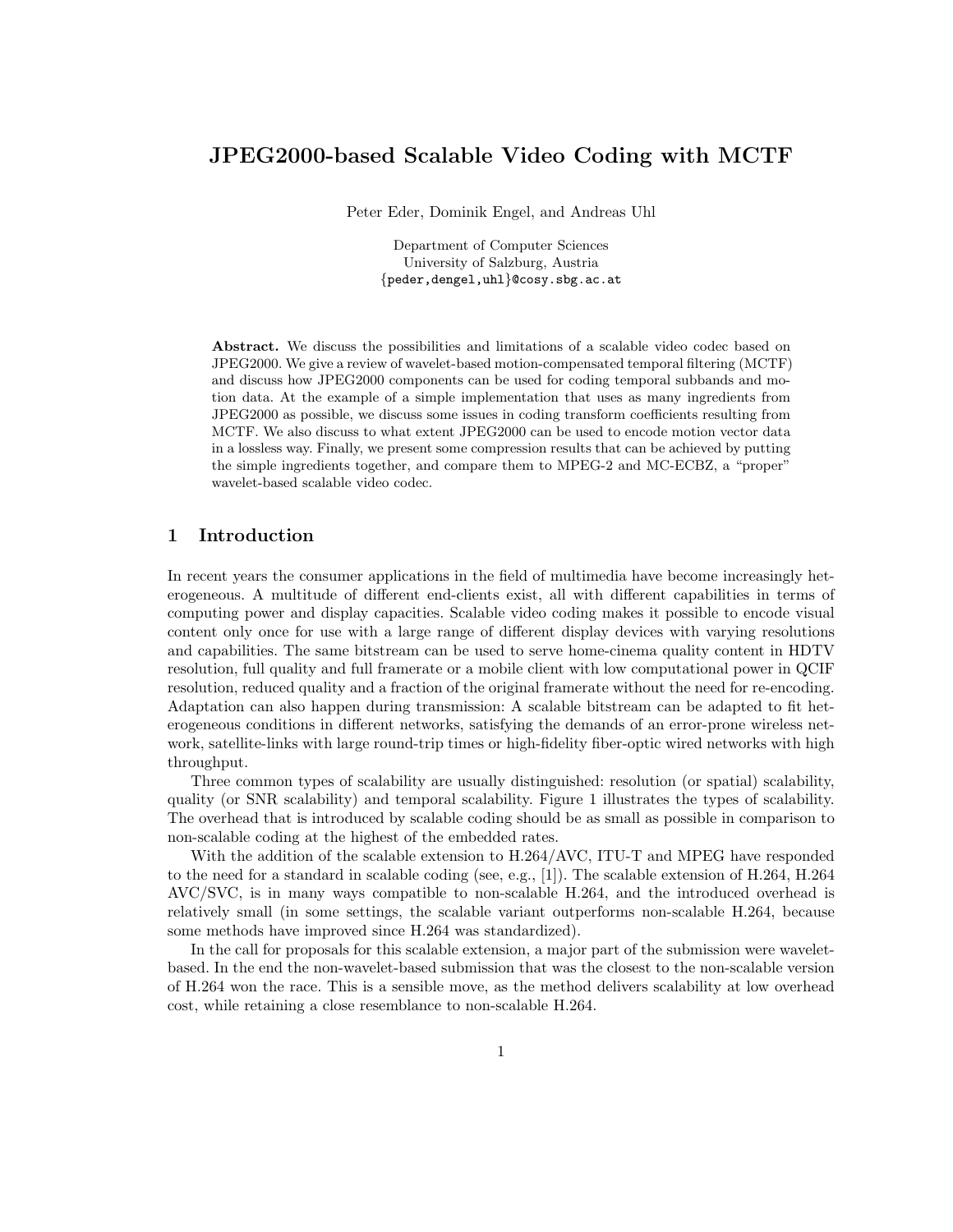

Fig. 1. Three Types of Scalability

However, the wavelet-based approaches merit a second look even after SVC has become a standard. Wavelets inherently provide dyadic spatial scalability. Also for quality scalability waveletbased coding is very well suited, as can be seen in JPEG2000, the scalable standard for still-image coding [2]. Finally, with motion-compensated temporal filtering (MCTF) wavelet-based video codecs support temporal scalability. The idea of motion-compensated temporal filtering actually stood at the beginning of what is now H.264/AVC SVC. The authors of [3] point out that the powerful concept of hierarchical B-pictures is equivalent to motion-compensated temporal filtering that leaves out the update step.

In this paper we will investigate the potential of using the JPEG2000 coding engine for a scalable video codec. Thereby we try to use as few additional techniques as possible. The rationale behind this is to largely stay compatible with the JPEG2000 building blocks, which is a benefit when it comes to hardware implementations for example. Note that the following is a study of feasibility that does not aim to produce a competitive codec but rather aims at comparing some basic techniques. [4] report results from a similar project, although their codec is far more progressed than the concatenation of loosely connected experiments we report on in this paper. While we have only looked at certain parts of the coding chain in detail and have left other parts, e.g. rate-distortion optimization, at a rudimentary level, they have built an elaborate JPEG2000-based scalable video codec that, in some settings, is competitive with H.264. However, our report may give a different perspective on some topics, and, in the case of MV-coding, may even go a step further than the codec presented by [4].

The rest of this paper is organized as follows. In section 2 we give an overview of MCTF waveletbased scalable video coding, in Section 3 we discuss the collection of techniques we investigated for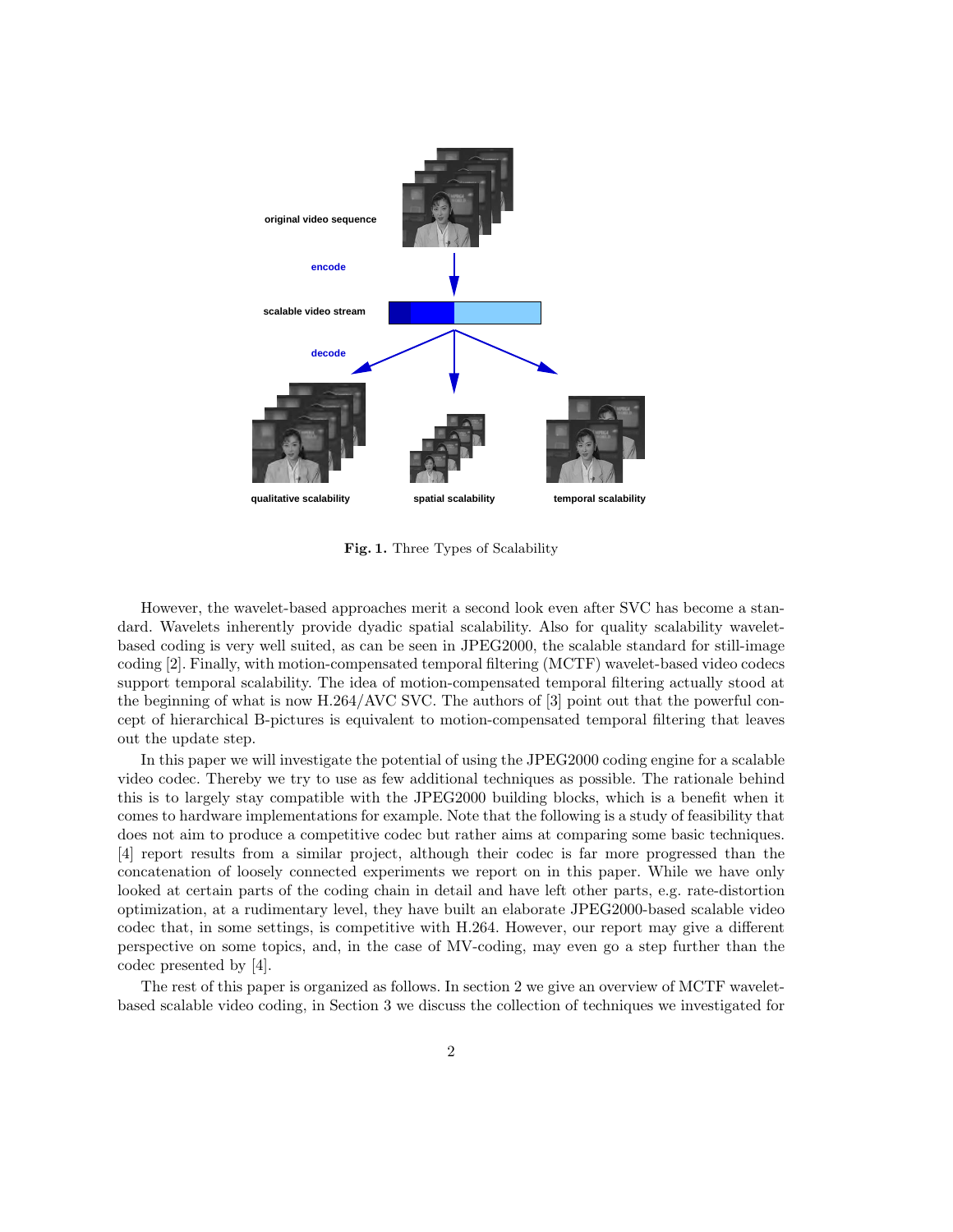temporal filtering, residual coding and motion vector coding. Results and a comparison to MPEG-2 and MC-EZBC are presented in Section 4. Section 5 concludes.

# 2 Wavelet-based Motion-compensated Temporal Filtering

Many contributions have been and are mad to the field of wavelet-based  $t+2D$  MCTF. Motioncompensated embedded zeroblock coding [5] (MC-EZBC) performs MCTF first followed by EZBC entropy coding. It allows for fractional pixel accuracy and overlapped block motion compensation. A good overview of MC-EZBC (and MCTF in general) can be found in [6]. Ohm and coworkers, whose early proposals form the basis of wavelet-based video codecs [7], have also made a number of substantial contributions to the subject of wavelet-based scalable video coding, see for example [8]. Another group of researchers focus on in-band MCTF, i.e. the 2D+t variant, see [9]. [10] is a joint publication by members of these three groups that provides a good overview of 2D+t and t+2D wavelet-based MCTF techniques. In [11], MC-EZBC is compared to 2D+t in-band MCTF and another variant of t+2D spatial-domain MCTF.

In the area of wavelet-based scalable video coding related to JPEG2000 coding, apart from the aforementioned proposal  $([4])$ , there are also proposals from Taubman and coworkers: In [12], a wavelet-based scalable video codec is proposed that uses many techniques of JPEG2000 coding. Once finalized, JPEG2000 Part 10, [13], which deals with 3D data coding, although targeted at volumetric data, could also present an interesting option for video coding.

In the following we briefly review the basic concepts of wavelet-based MCTF. For a detailed account, refer to e.g. [10, 8, 6]. The idea of wavelet-based motion-compensated temporal filtering is to remove redundancies between frames by performing a wavelet transform along the temporal axis. Thereby the filtering is performed along previously determined motion trajectories in order to utilize movement in the source video. Two major groups of approaches can be distinguished: 2D+t and t+2D. 2D+t approaches start by doing a wavelet transform on the frames. The temporal filtering follows. Some difficulties arise for these approaches with the motion estimation: because the spatial filtering is done prior to the temporal filtering, motion compensation has to be performed in the wavelet domain. t+2D approaches perform the temporal filtering first, and then do spatial filtering on the resulting temporal subbands. Therefore  $t+2D$  approaches can do motion compensation in the spatial domain. They can draw on the resources of available knowledge on motion compensation in the spatial domain. In this paper we choose this  $t+2D$  approach for our investigation.

The basic operation is illustrated in Figure 2 for a temporal decomposition level of 3 with the Haar filter. First motion compensation is performed on the 8 input frames in non-overlapping, consecutive pairs (green arrows). Then, to obtain the first temporal decomposition level, the 8 input frames are filtered along the motion trajectories with the Haar filter in pairs. As a result we get 4 temporal lowpass and 4 temporal highpass frames. Much like in the spatial wavelet transform the 4 temporal lowpass frames are used for further decomposition. Note that motion compensation is performed again for this temporal decomposition level. The MCTF process is repeated until we have the single temporal subband of lowest resolution (LLL in our example). We will discuss the properties of this subband further below.

Note that if a lifting implementation is used for temporal filtering, then the motion compensation can easily be integrated into the lifting steps, as illustrated by Figure 3 for the Haar wavelet: the input frames are taken in pairs (each of which consists of an even frame A and an odd frame B). Each position in the highpass frame  $H$  is constructed by subtracting the corresponding, motioncompensated position from frame  $B$ . The lowpass frame  $L$  is constructed by adding to the original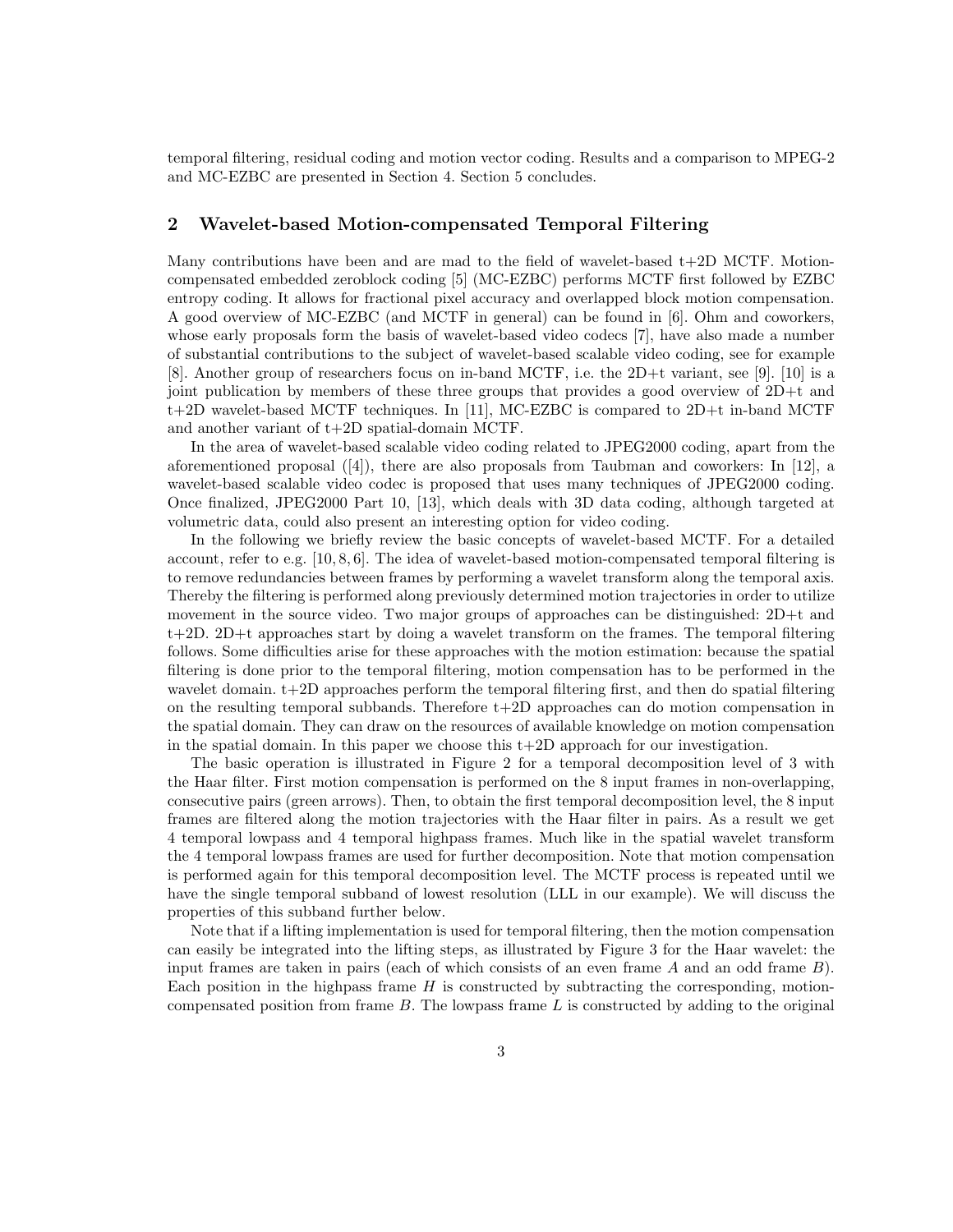

Fig. 2. t+2D Scalable Video Coding (from [8])

position in  $B$  the motion-compensated position in frame  $B$  multiplied by 0.5, although this time using the inverse motion-compensation. Thereby the transformation can be done in-place.

The temporal filtering results in 8 temporal subbands: one low-pass subband and seven subbands containing higher frequencies. In the next step, spatial filtering, a 2D wavelet filter (e.g. CDF 9/7) is applied to these 8 subbands.

After MCTF, usually quantization and entropy coding are performed (in our case, using the JPEG2000 coding engine). Of course, the motion data that is created during MCTF has to be encoded in the output bitstream as well. In our example, seven motion vector fields are needed. With longer filters the amount of motion data will increase. Conceptually we have a motion vector for each pixel, although often sets of motion vectors will be coded as blocks. Depending on the size of the search range, the dynamic range of the coordinates of the motion vectors will vary. A larger search range will result in larger, and often more inhomogeneous, motion vector fields with a larger entropy. The trade-off between spending many bits on motion vector coding versus using these bits for the coding of visual data is a point with a lot of potential for improvement. In any case, the efficient coding of motion data is crucial, and we will discuss this point in Section 3.2.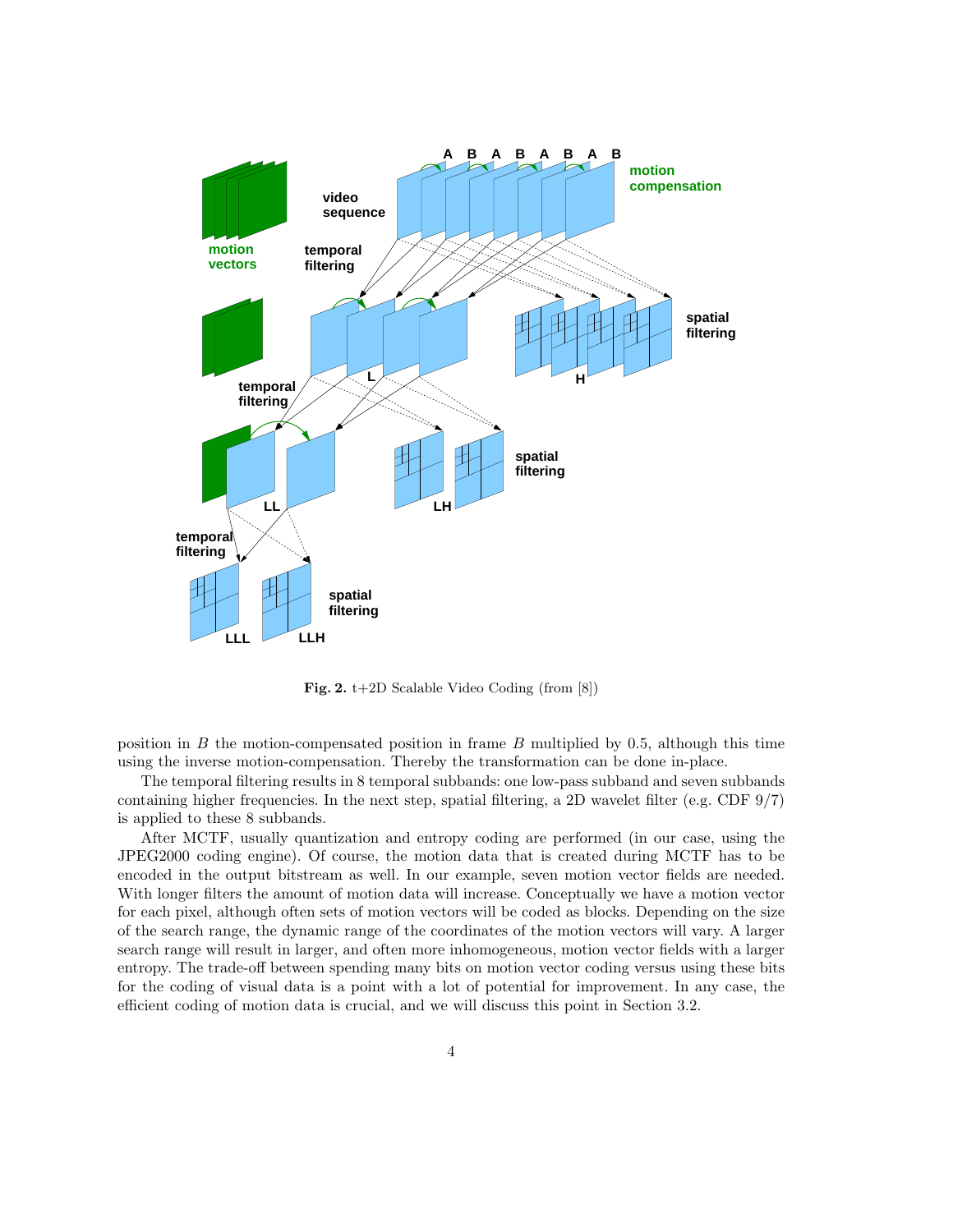

Fig. 3. Lifting-integrated motion-compensation (from [8])

The subbands resulting from the MCTF can be seen as a 3-dimensional cube of wavelet coefficients. Depending on which portion of the cube is taken, different kinds of scalability can be realized, as illustrated in Figure 4. For spatial scalability the data is cropped along the horizontal and vertical axes. For temporal scalability, along the temporal axis. Quality scalability can be realized by refinement coding of the wavelet coefficients. The portion of the cube taken in the example of Figure 4, highlighted in green, corresponds to the data needed for CIF-resolution at 30 frames per second.

## 3 JPEG2000-based SVC

In the following we discuss some issues of MCTF-based video coding based on JPEG2000. One of the aims is to stay as close to JPEG2000 standard as possible. Therefore, we investigate the feasibility of coding the wavelet coefficients and the motion vector data with JPEG2000. Figure 5 shows the block diagram of the coding pipeline. Motion Estimation is performed on the input data. The resulting motion vector fields are used to perform motion-compensated temporal filtering on the input data. Transform Coefficients and motion vector data are both coded using (parts of) JPEG2000. The rate allocation uses this information to control tier-2 coding of JPEG2000. Finally, a scalable bitstream is produced.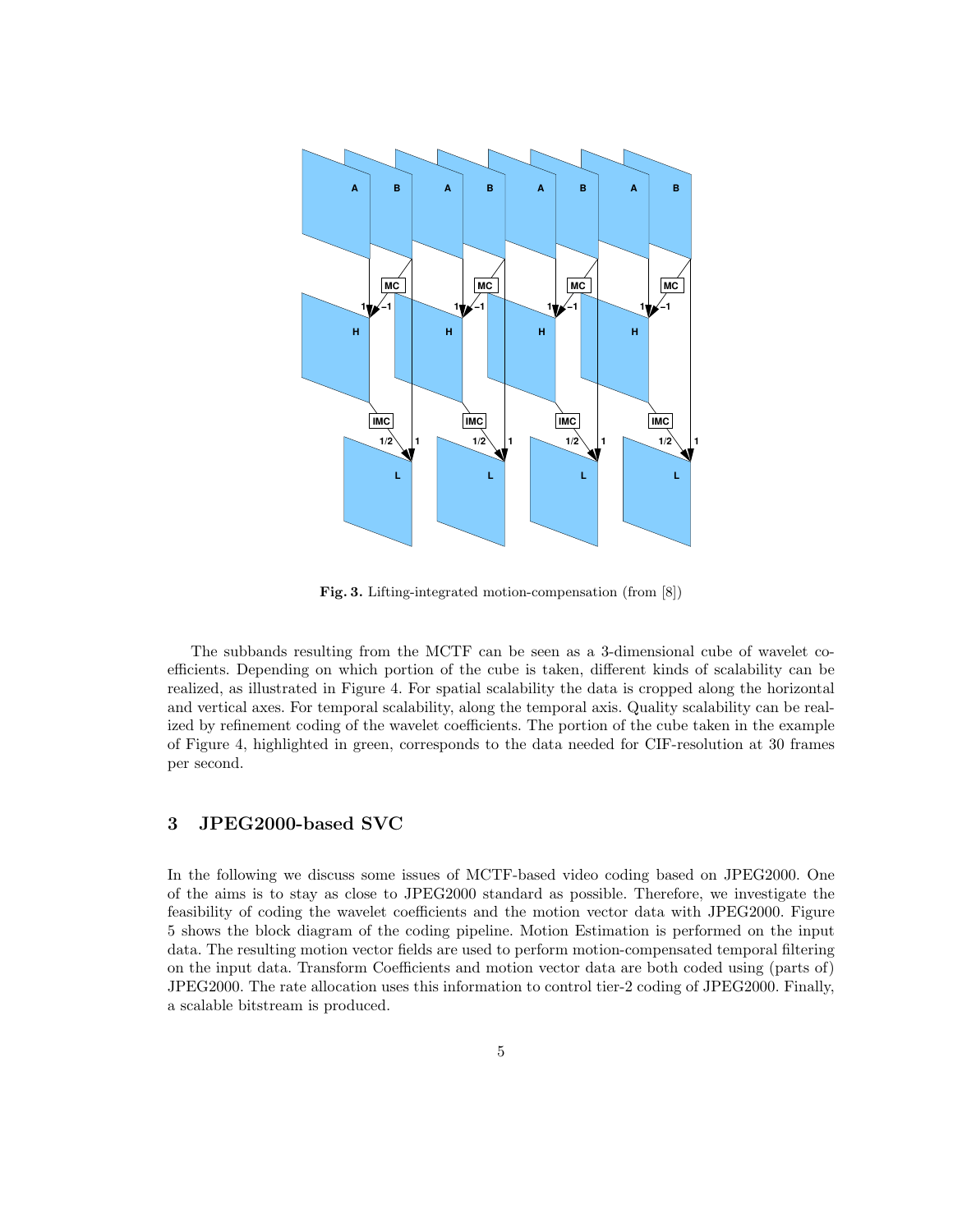

Fig. 4. 3D Wavelet Cube (from [8])

The basis for our implementation was formed by version 4.1 of the JJ2000 reference implemen- $\text{tation}^1$ .

#### 3.1 Motion Compensated Temporal Filtering

Motion estimation is one of the modules that we only investigated peripherally. In our experiments we use a conventional (non-overlapping) block matching algorithm that minimizes the mean square error as distortion criteria. The estimation is done at full pixel accuracy. The parameters for macroblock size and the size of the search window can be chosen.

For the compression of the temporal subbands, in addition to the lossy mode, we also added a lossless mode, both of which we discuss in the following.

Lossy Mode For lossy compression we do motion-compensated temporal filtering using the Haar wavelet. Let s be the lowpass signal, d be the highpass signal, and  $x$  be the input signal. The lifting steps (without motion compensation) for the forward transform with the Haar wavelet can

 $^1$  http://jj2000.epfl.ch/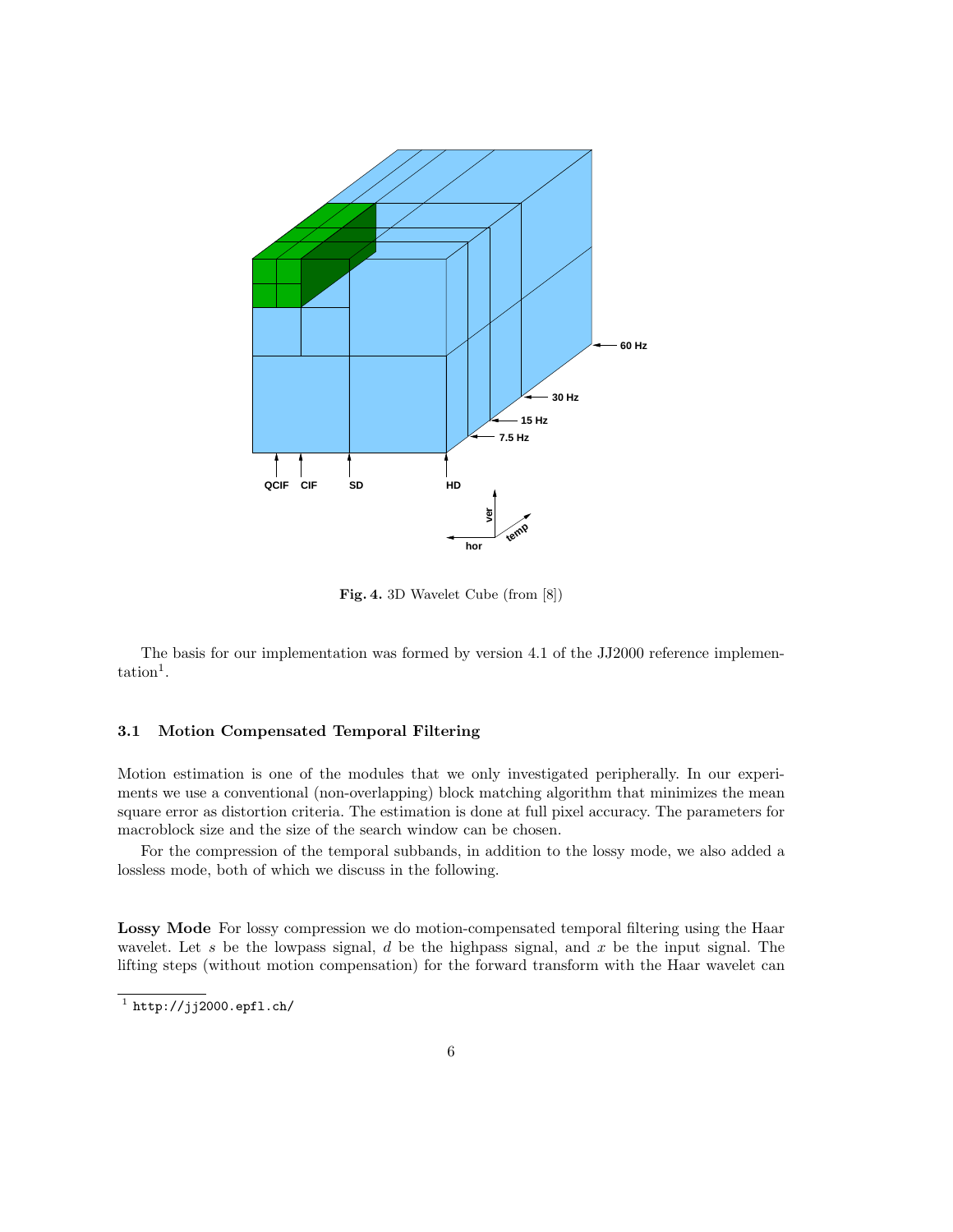

Fig. 5. Overview of the Coding Pipeline

be written as follows [14]:

$$
s_l^{(0)} = x_{2l} \tag{1}
$$

$$
d_l^{(0)} = x_{2l+1} \tag{2}
$$

$$
d_l = d_l^{(0)} - s_l^{(0)} \tag{3}
$$

$$
s_l = s_l^{(0)} + \frac{1}{2}d_l \tag{4}
$$

and the inverse transform can be written as:

$$
s_l^{(0)} = s_l - \frac{1}{2} d_l \tag{5}
$$

$$
d_l^{(0)} = d_l + s_l^{(0)}\tag{6}
$$

$$
x_{2l+1} = d_l^{(0)} \tag{7}
$$

$$
x_{2l} = s_l^{(0)}.\t\t(8)
$$

As described above, the input frames are processed in pairs. Let each pair consist of the even frame A and the odd frame B. In our implementation, motion compensation is done from B to A, i.e. for each macroblock in B, the best macroblock in A within the offset defined by the search window size is determined by minimizing the MSE between all candidate blocks. The highpass lifting steps computes the difference for each position in frame B with the motion-compensated position in frame A. This difference is written to the position in frame B.

The lowpass lifting steps works from frame A to frame B. We could do a full motion estimation from A to B again, and the transformation would still be reversible. The problem with this approach is that it suffers from inferior energy compaction while at the same time having to transfer an extra motion vector field. In order to have a reversible transform that also performs reasonable energy compaction, we therefore need to reverse the motion vector field that was computed in the highpass lifting step. Another advantage, except for the necessary property of energy compaction, is that we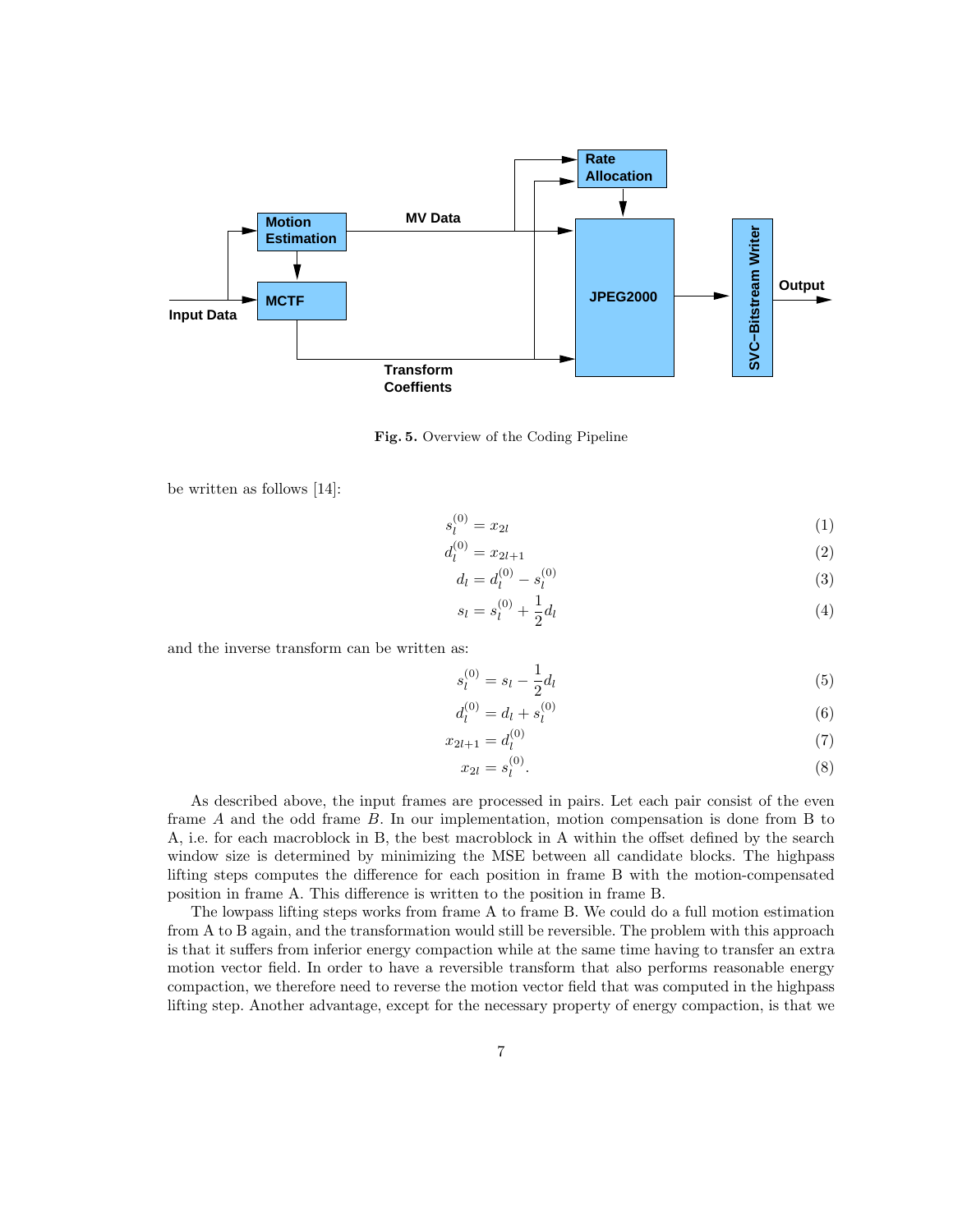only need to transmit a single motion vector field, because with this information the decoder can also do the inversion.

Some positions in B may be referred to by more than one position in A (multiply connected) and other positions in B may not to referenced at all *(unconnected)*. These two special cases have to be considered in the lowpass lifting step. There are different propositions how to deal with these cases; we follow the proposition by [10]: For unconnected positions, the value of A is used as the output of the lowpass lifting step. For multiple connection, any of the positions in B that refer to the position in A may be used in the lowpass lifting step. In our implementation we use the first (a more sophisticated implementation could use the shortest motion vector). The lowpass lifting step subtracts half the value of the position at B from the position at A.

After temporal transformation, the temporal transform coefficients are encoded with JPEG2000 using the CDF9/7 filter. For a competitive codec, at this point, proper rate-distortion optimization is crucial. An interesting option would be to use the R-D optimization of JPEG2000 for codeblocks on the 3D cube of wavelet coefficients of each group of pictures. As our focus is not on rate-distortion optimization, we only use a very crude rate allocation to the temporal frames: we assign two different rates for the coding of the coefficient data, one (usually higher) rate for the approximation subband and one (lower) rate for the detail subbands. The trade-off between motion data and coefficient data is not considered at all. With this crude rate allocation, however, we get a rough control over the size of the final bitstream, which allows us to compare the compression performance of different configurations. For a sophisticated approach to rate distortion optimization, see [4].

Lossless Mode The lossless mode was added mainly for verification purposes. For the lossless mode we use an integer variant of the Haar filter for temporal filtering. Let s be the lowpass signal, d be the highpass signal, and x be the input signal. The lifting steps for this filter can be written as follows. The forward transform is changed to

$$
s_l^{(0)} = x_{2l} \tag{9}
$$

$$
d_l^{(0)} = x_{2l+1} \tag{10}
$$

$$
d_l = d_l^{(0)} - s_l^{(0)} \tag{11}
$$

$$
s_l = s_l^{(0)} \tag{12}
$$

and the inverse transform is changed to

$$
s_l^{(0)} = s_l \tag{13}
$$

$$
d_l^{(0)} = d_l + s_l^{(0)} \tag{14}
$$

$$
x_{2l+1} = d_l^{(0)} \tag{15}
$$

$$
x_{2l} = s_l^{(0)}.
$$
\n(16)

As the update step only consists of retaining the image value of the left frame, after the transformation, in the lowpass temporal subband we have the first (leftmost) frame of the group of pictures. The other frames contain the residuals. The temporal subbands are spatially filtered using the 5/3 lossless integer filter of JPEG2000. Together with spatially predictive MQ motion vector coding using Exponential Golomb Codes, as described below, lossless compression is achieved.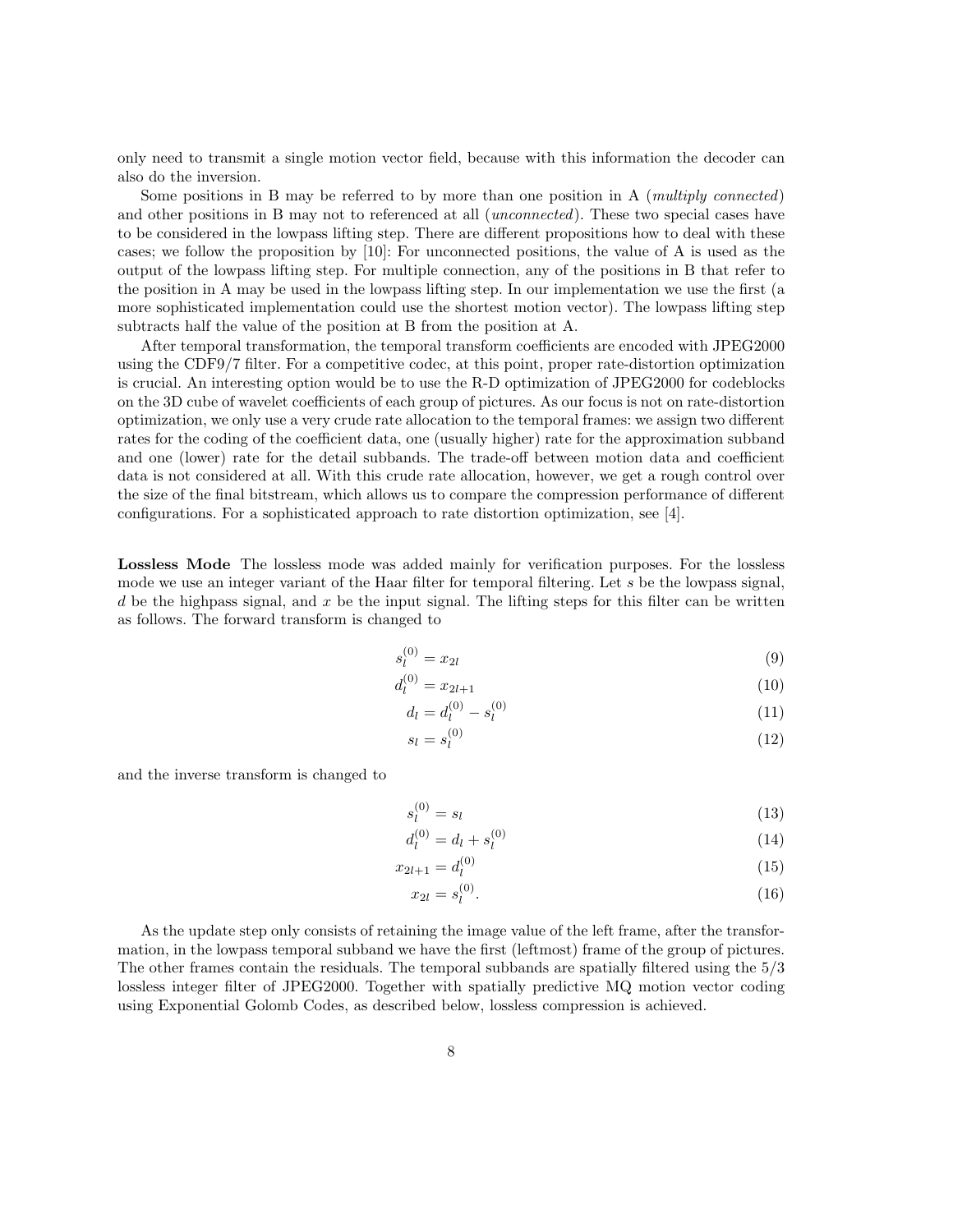#### 3.2 Motion Vector coding

Apart from the transform coefficients, motion data is the second set of data that has to be encoded. In order to stay as close to JPEG2000 as possible we chose as an initial approach to code the motion vector fields with JEPG2000 in lossless mode.

This idea was first suggested by [15]. In [16], the performance of coding motion data with JPEG2000 with different configurations is evaluated. In [15], the authors split each motion vector field into its horizontal and vertical components. Large motion vector images are constructed for all horizontal and all vertical components, respectively. These are then encoded with JPEG2000 without wavelet decomposition. The authors tested spatial and temporal prediction schemes to improve performance but conclude that the configuration without prediction "proved to be the most robust while being the simplest" [15]. The same approach is also used in [17]. Presumably, [4] uses this approach as well, but the authors remain a little vague here and only mention that "[t]he motion information is encoded losslessly using EBCOT".

For our approach, we also experimented with different encoding strategy that use more or fewer components of JPEG2000. At first we tried the most straightforward approach: each motion vector field is split into its horizontal and vertical components (like in the approach proposed by [15]), each of which is coded as a separate grayscale image. The full JPEG2000 header information is written for each motion vector image. The coding performance of this approach turned out not to be competitive. This is illustrated by Figure 6: The number of bytes are shown that are spent for coding the motion vector data of the first group of pictures (temporal depth 3, i.e. 8 frames) of the Foreman sequence in QCIF resolution. Motion estimation was performed using full pixel accuracy,  $8 \times 8$  macroblocks and a searchwindows size of  $16 \times 16$ . The leftmost box shows the number of bytes needed if the 7 motion vector fields are coded as JPEG2000 images in the described manner. It can be seen that the compression performance is weak by comparing the number of bytes to the rightmost box. The rightmost box in Figure 6 shows the number of bytes needed by the contextadaptive binary arithmetic coder (CABAC) of H.264, as described in [18]. This coder needs less than half of the bytes that the JPEG2000 image approach needs.

We tried to improve performance of the simple approach by employing the spatial prediction scheme used by H.264. The result is shown in Figure 6 as the second box from the left. As can be seen, coding performance deteriorates with spatial prediction. JPEG2000 is not well suited to code the resulting residual data.

As the full JPEG2000 header was coded for each of the images, we tried to increase coding performance by reusing JPEG2000 header data: the JPEG2000 main and tile headers were coded only for the first motion vector image. For the other motion vector images, we only code partial headers. This is similar to a multi-component approach. The resulting bytes needed can be seen in the third box in Figure 6 and while some savings were possible by decreasing the amount of header data, the performance of the motion vector image approach remains poor. The conclusion can only be that using the whole JPEG2000 coding pipeline (including a non-zero wavelet decomposition depth), which is tailored for good performance on visual data, to encode motion data, i.e. non-visual data, produces sub-optimal results.

A better strategy than to use the full JPEG2000 coding pipeline is to only use the parts that are suitable for coding motion data. Such an approach would produce better results while still remaining as close to JPEG2000 as possible. We use the JPEG2000 MQ Coder to code the motion data. Essentially this is the same as done by [15], who use JPEG2000 with no wavelet transform to encode motion vector data.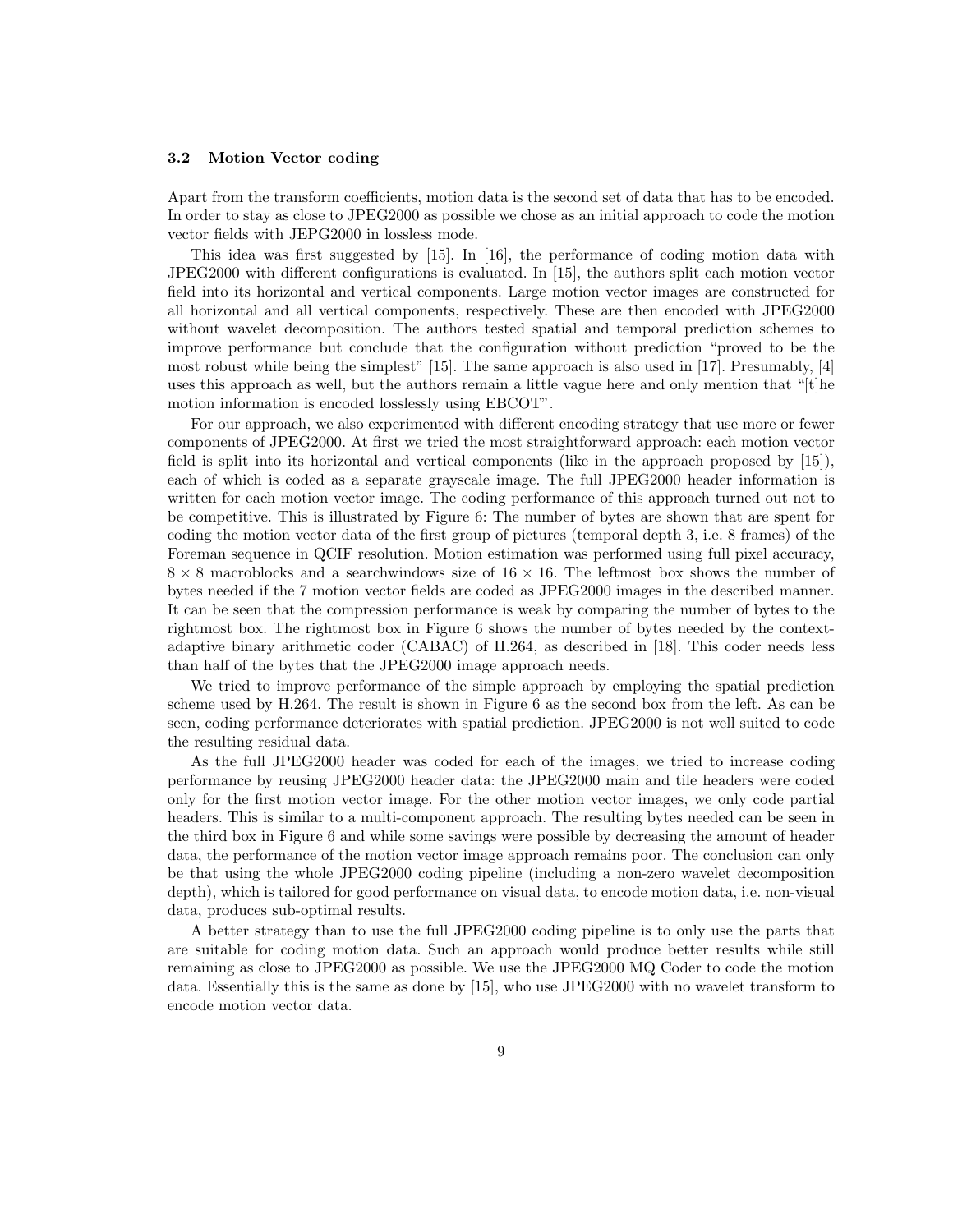

Fig. 6. Comparison of bytes spent by different coding schemes for motion data (at the example of the first 8 frames of the Foreman sequence, QCIF, temporal decomposition level 3, full pixel accuracy,  $8 \times 8$ macroblocks)

However, as H.264 performs very well at compressing motion data, we added some of the components from H.264 as described by [18]. One of these components is to use Exponential Golomb codes (EGC) to represent the motion vector data. We then encode these representations using the MQ Coder. The result is shown as the third box from the right in Figure 6. Although the coding performance is better than any of the JPEG2000 motion image approaches, it is still not convincing. Therefore as a final ingredient we add the spatial prediction used in H.264. The result is shown in the second box from the right, and it can be seen that with this setup the coding performance is comparable to H.264 motion data coding. The downside of using H.264 components is of course a deviation from the goal of staying as close to JPEG2000 as possible. In terms of compliance to JPEG2000 the approach proposed by [15] is preferable.

The conclusion for motion vector data is that the MQ Coder can be used to obtain good compression performance. Thereby the choice of representation is vital. In our initial experiments we obtained good results with spatially predictive coding combined with Exponential Golomb Codes. Temporal prediction offers another possibility that could be investigated. Note, however, that each form of prediction potentially diminishes the extent of scalability in the final bitstream. For full scalability, a truly scalable format for motion vectors should be chosen. For more information on scalable motion vector coding, see [12, 19–21].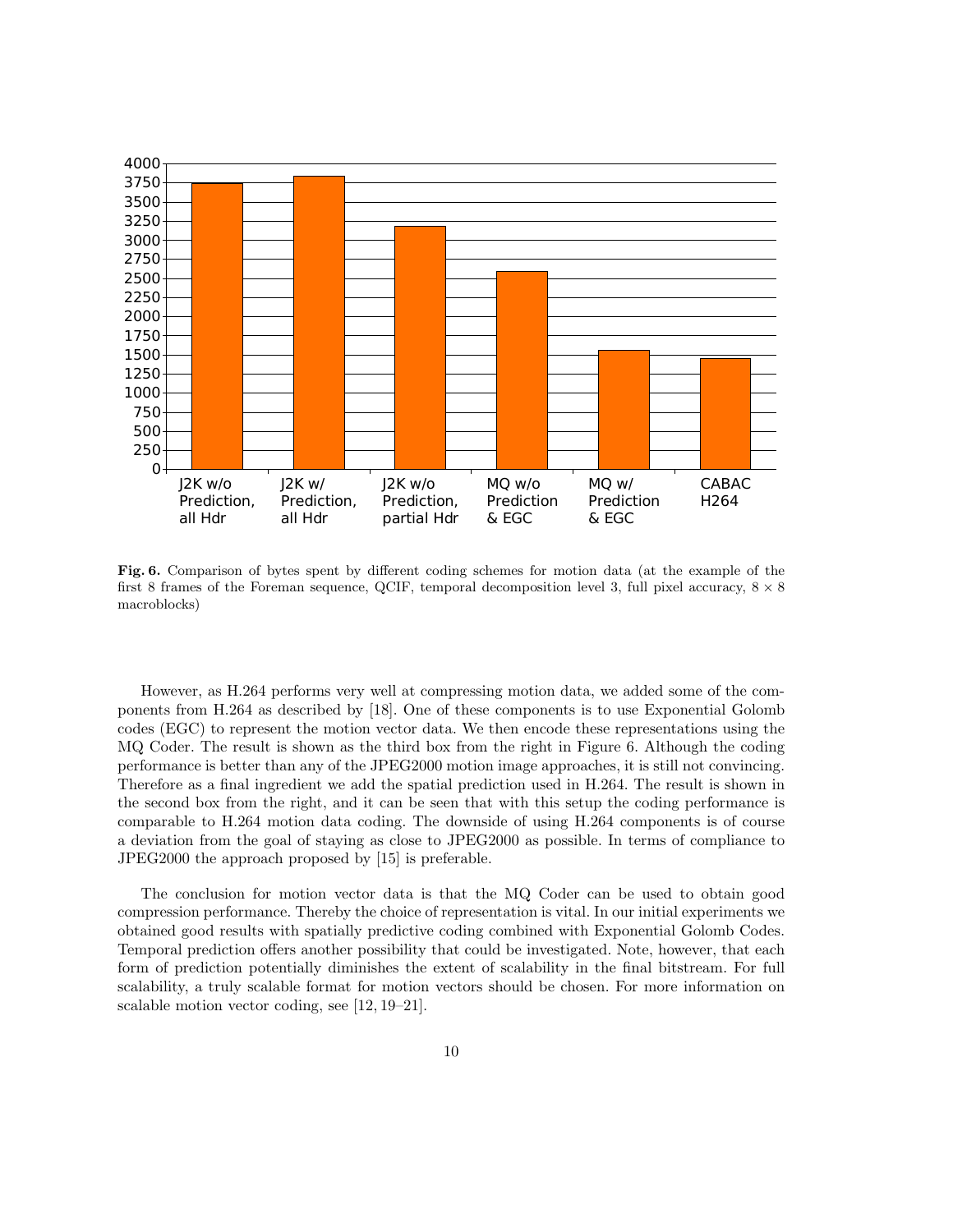#### 4 Results

Our implementation is aimed at punctual experiments, like motion vector coding. Other parts of a (proper) video codec were not given much attention, such as motion estimation or rate-distortion optimization. Therefore it comes at no surprise that the concatenation of our experiments, which we will refer to as JJ-SVC, does not produce a coding pipeline that yields competitive compression results. Nevertheless, for the sake of completeness, in this section, we present some results and compare them to MC-ECBZ and MPEG-2.

As has been detailed before, rate-distortion optimization is one of the main modules missing in JJ-SVC. In order to still give some compression results here we compressed test sequences with different settings for temporal decomposition depth, macroblock size and search window size. Furthermore we vary the rate for the temporal approximation subband and the temporal detail subbands. Some of these settings produce much better results than others at the same bitrate. We also add the results for JJ-SVC when no motion compensation is applied in the temporal filtering (this saves computational demands, but lowers compression performance).

We compare the results of JJ-SVC with MPEG-2 and MC-ECBZ. MPEG-2 coding is performed by mencoder  $v.2:1.0$  rc1<sup>2</sup> with the following options:  $-$ of mpeg  $-$ ovc lavc  $-$ lavcopts vcodec=mpeg2video -ofps 30. For MC-ECBZ we used full pixel accuracy only and no optimization. With optimization and fractional pixel accuracy the compression performance of MC-ECBZ is of course significantly higher than with these settings.

Figures 7 to 11 show the compression performance of the four coders for five different test sequences. A frame rate of 30 frames per second was used, the sequences are 8bpp grayscale and have CIF resolution. In the case of MC-ECBZ and MPEG-2 the bitrates were chosen from 200 to 2000 kbps. In the case of JJ-SVC the bitrate was chosen as whatever the specified parameters produced. We used all possible combinations for JJ-SVC for the following settings of the individual parameters:

- temporal decomposition depths: 3, 4,
- macroblock size:  $16 \times 16$ ,  $32 \times 32$ ,  $64 \times 64$ ,
- searchwindow size:  $16 \times 16$ ,  $32 \times 32$ ,  $64 \times 64$ ,
- approximation subband rate: 0.5, 1, 5 bpp, and
- detail subband rate: 0.05, 0.25 bpp.

It can be seen that the performance of JJ-SVC is not a complete disaster, which is encouraging considering that very simple motion estimation is done and practically no R-D optimization is performed. There are actually a number of settings for which the coder produces acceptable results. Generally, these results are of course still not competitive. Only for the Highway test sequence some settings achieve a compression performance that is competitive with MPEG-2.

Figures 12 to 16 show results for JJ-SVC per frame. The frames are plotted on the abscissa. For each frame three values are plotted: the number of bytes spent for video data (red), the number of bytes spent for motion data (green) and the achieved quality for each frame (blue). The range for the former two can be seen on the left-hand y-axes as the number bytes. The range of the latter can be seen on the right-hand y-axes as the PSNR in dB.

Figure 12 shows the Foreman sequence with a temporal decomposition depth (TD) of 3. The bitrate for each temporal approximation subband is 0.5 bpp (LR) and for the each temporal detail subband the rate is 0.05 (HR). For the motion estimation a macroblock size of  $8 \times 8$  pixels with a

 $^2$  http://www.mplayerhq.hu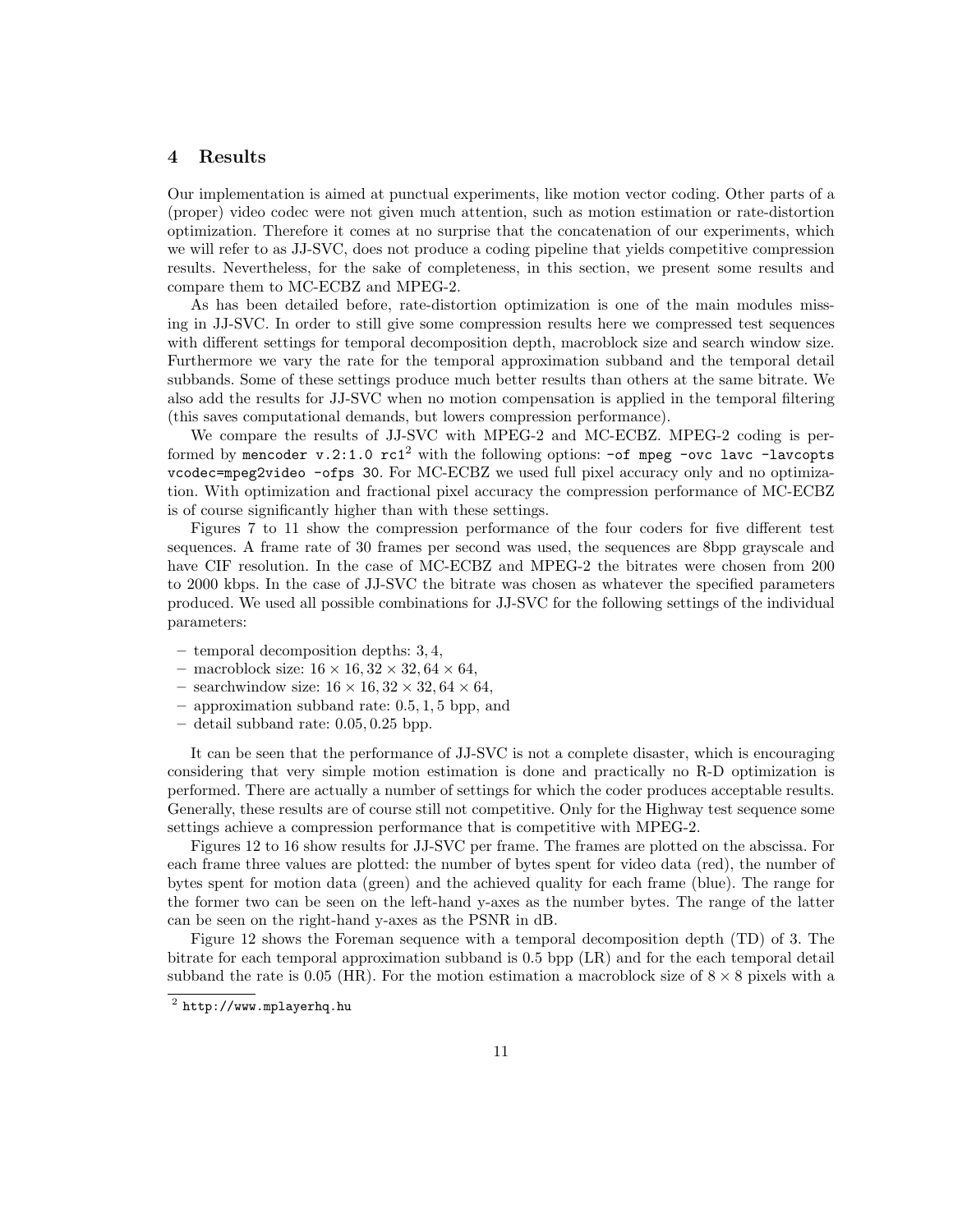search window of  $16 \times 16$  pixels. The overall bitrate (OBR) achieved with this configuration is 528 kbps, the average PSNR (APSNR) is 30 dB.

It can be seen that the first frame of each group of pictures has a higher visual quality than the other frames. This may seem surprising, as the temporal approximation subband represents the average of all frames in the group of pictures. However, as motion compensation is always performed targeted towards the left, the temporal approximation subband resembles the leftmost frame most and the rightmost frame least. Therefore, the lower frame rate for the temporal detail subbands, which can be seen as the residuals of the average approximation subbands to the respective frames, affects the frames on the left side more than the frames on the right side of the group of pictures. Note that this phenomenon can also be observed for MC-EZBC.

It can also be seen that the camera panning motion that occurs in the last third of the Foreman sequence leads to a deterioration in visual quality as well as to an increase in the number of bytes spent on motion vector data.

In Figure 13 we increase HR (the rate for the temporal detail subbands) from 0.05 to 0.25. The resulting increase in the overall bitrate is of course substantial: the overall bitrate achieved for this configuration is 1055 kbps. It can be seen in the plot that increasing the rate for the detail subbands flattens the decrease in visual quality for the frames on the right-hand side of each group of pictures. However, overall gain in PSNR is very low, considering that the bitrate is doubled: the average PSNR is 32.2 dB.

In Figure 14 we show that the bitrate can be spent more intelligently, if the other parameters are tuned. With 1053 kbps the overall bitrate for this example is nearly the same like the last. We increase the macroblock size to 32 and the search window size to  $64 \times 64$ . LR is set to 1 and HR is set to 0.25. It can be seen that by decreasing the granularity of the motion vectors, the number of bytes spent on motion data also decreases significantly. These bytes can be spent on the visual part of the data. As can be seen the PSNR is generally higher, and the average PSNR is 35 dB. It can also be seen that the larger search window size reflects the panning camera motion in the last third of the sequence a little bit better than the short motion vectors of the previous examples.

Figures 15 and 16 show some results for the Highway sequence. For both results a temporal decomposition depth of 4, i.e. a group of picture size of 16 frames, is used with a macroblock size of  $32 \times 32$  and a searchwindow size of  $64 \times 64$ . The overall bitrate for Figure 15 is 251 kbps. It can be seen that even though the rate for the temporal detail subbands is quite low, the decrease in visual quality in each group of pictures from left to right is fairly limited. Giving a higher bitrate to both, temporal approximation and detail subbands leads to constant quality for Highway, as can be seen in Figure 16. The good performance is of course due to the uniform motion observed in Highway.

Of course, many settings for JJ-SVC resulted in poor overall compression performance. Some used far too much data on the motion vectors, others spent all their bitbudget on the temporal detail frames and let the vital approximation subbands starve, leading to low overall PSNR.

#### 5 Conclusion

We have reported on a series of experiments on different parts of JPEG2000-based MCTF video coding, mainly using very simple ingredients, as close to JPEG2000 as possible. We have shown for motion vector coding the MQ coder can achieve good results if the motion vector data is preprocessed with a simple spatial median predictor and represented with Exponential Golomb codes. We have discussed compression results for five different sequences, and have shown that in its present state the concatenation of these parts does not yield competitive compression results.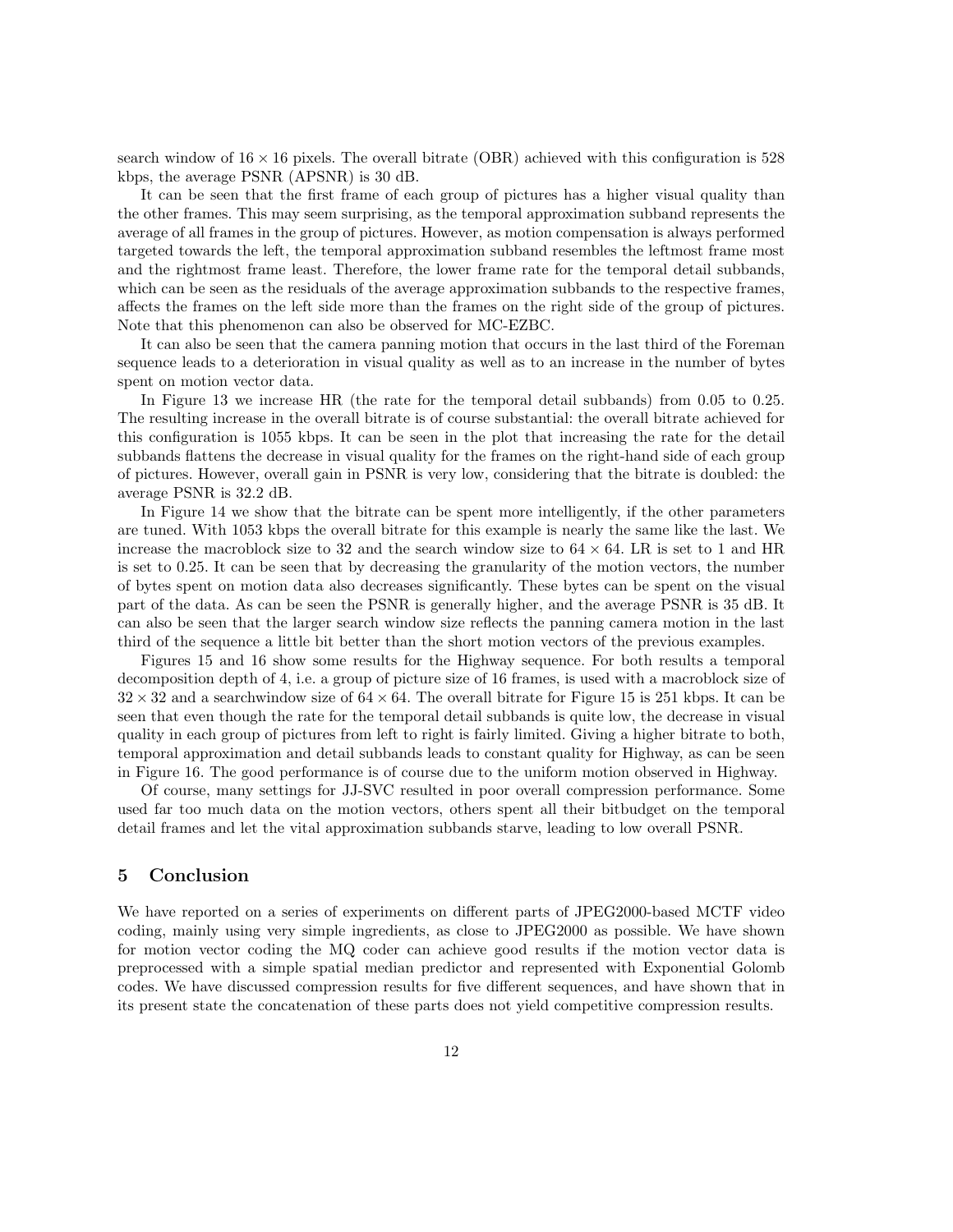Concludingly, we can state that with the correct settings, compression results that are not all that far below MPEG-2 can be achieved. Of course, compared to recent compression standards like H.264 the compression performance is not competitive at all. But remember that some vital parts of the coding pipeline are missing. If these are fleshed out, like it is done in the codec by [4] there is a lot of potential for a JPEG2000-based scalable video codec: they report that their codec is competitive with H.264.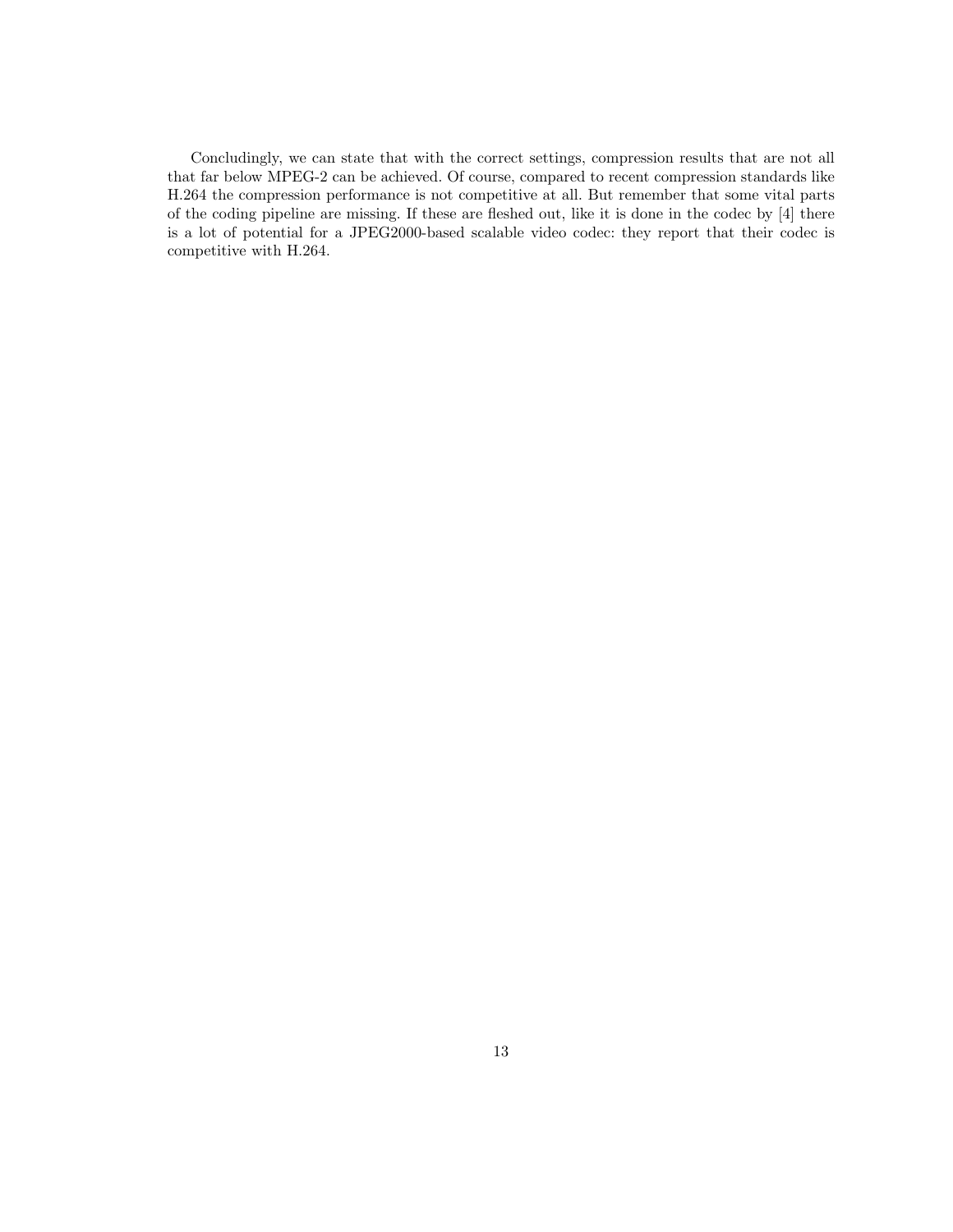

Fig. 7. Comparison of Compression Performance for Bus, CIF



Fig. 8. Comparison of Compression Performance for Coastguard, CIF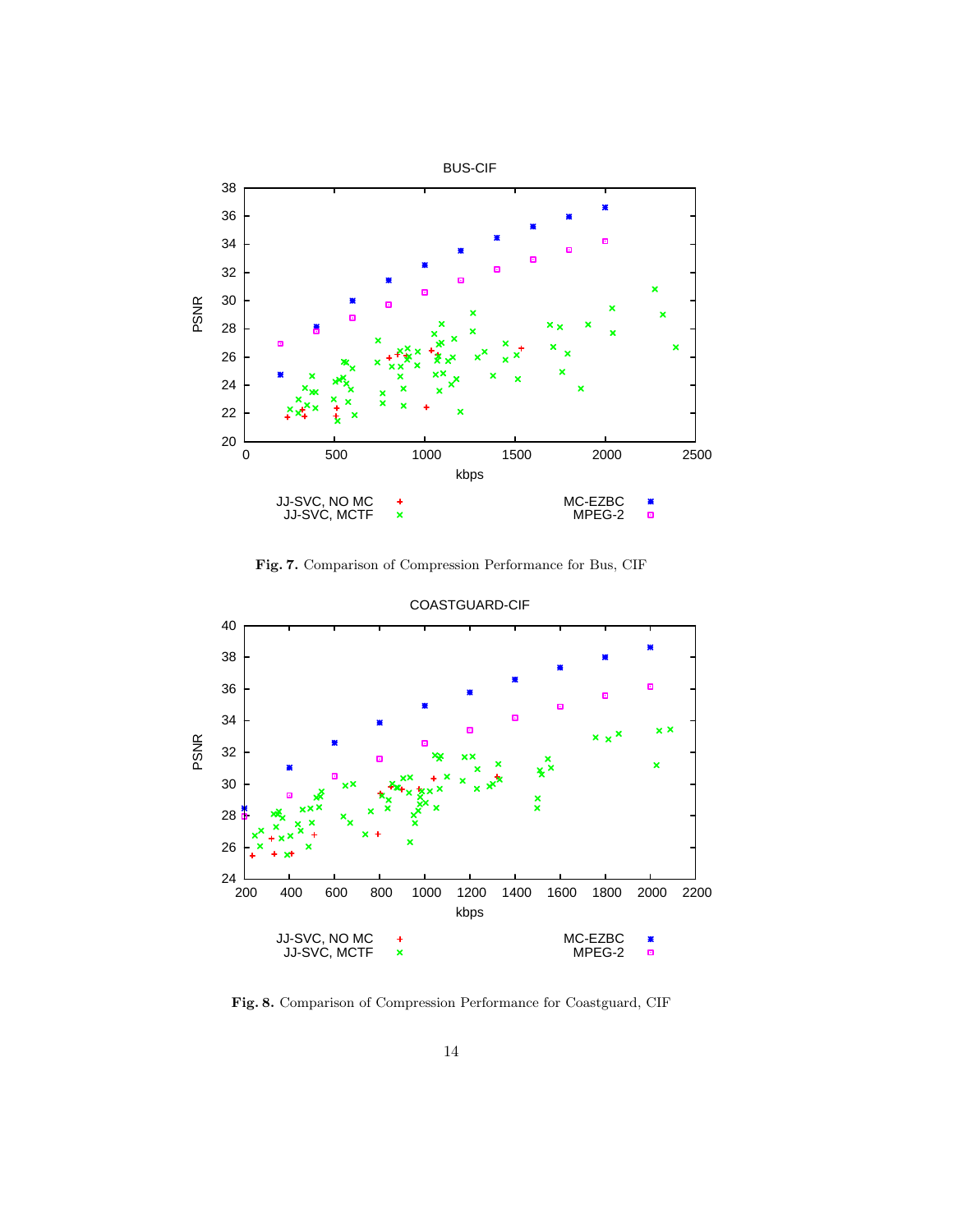

Fig. 9. Comparison of Compression Performance for Flower, CIF



Fig. 10. Comparison of Compression Performance for Foreman, CIF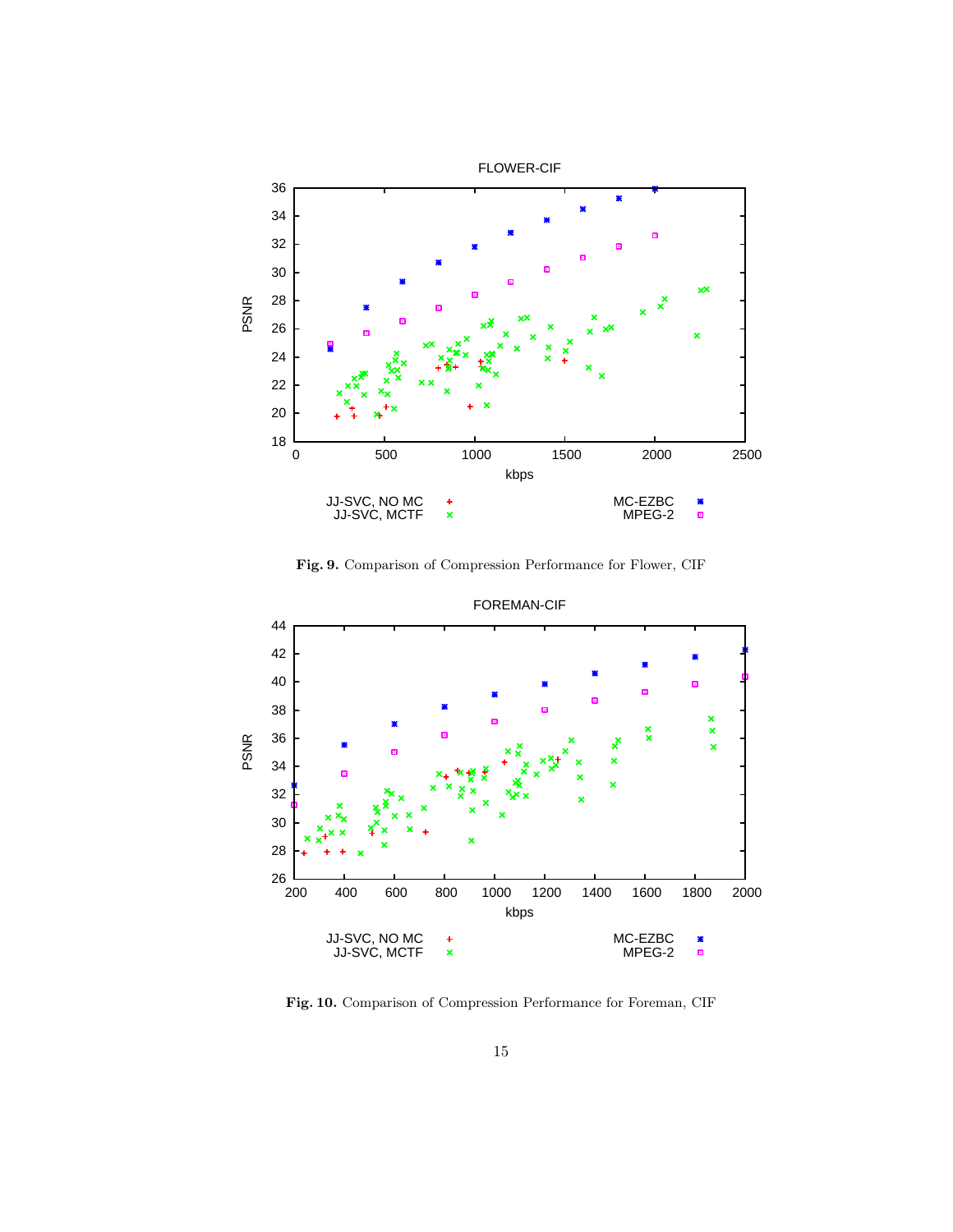

Fig. 11. Comparison of Compression Performance for Highway, CIF



Fig. 12. Foreman, CIF, TD 3 SW 16 BS 8 LR 0.5 HR 0.05 (OBR 528, APSNR 30)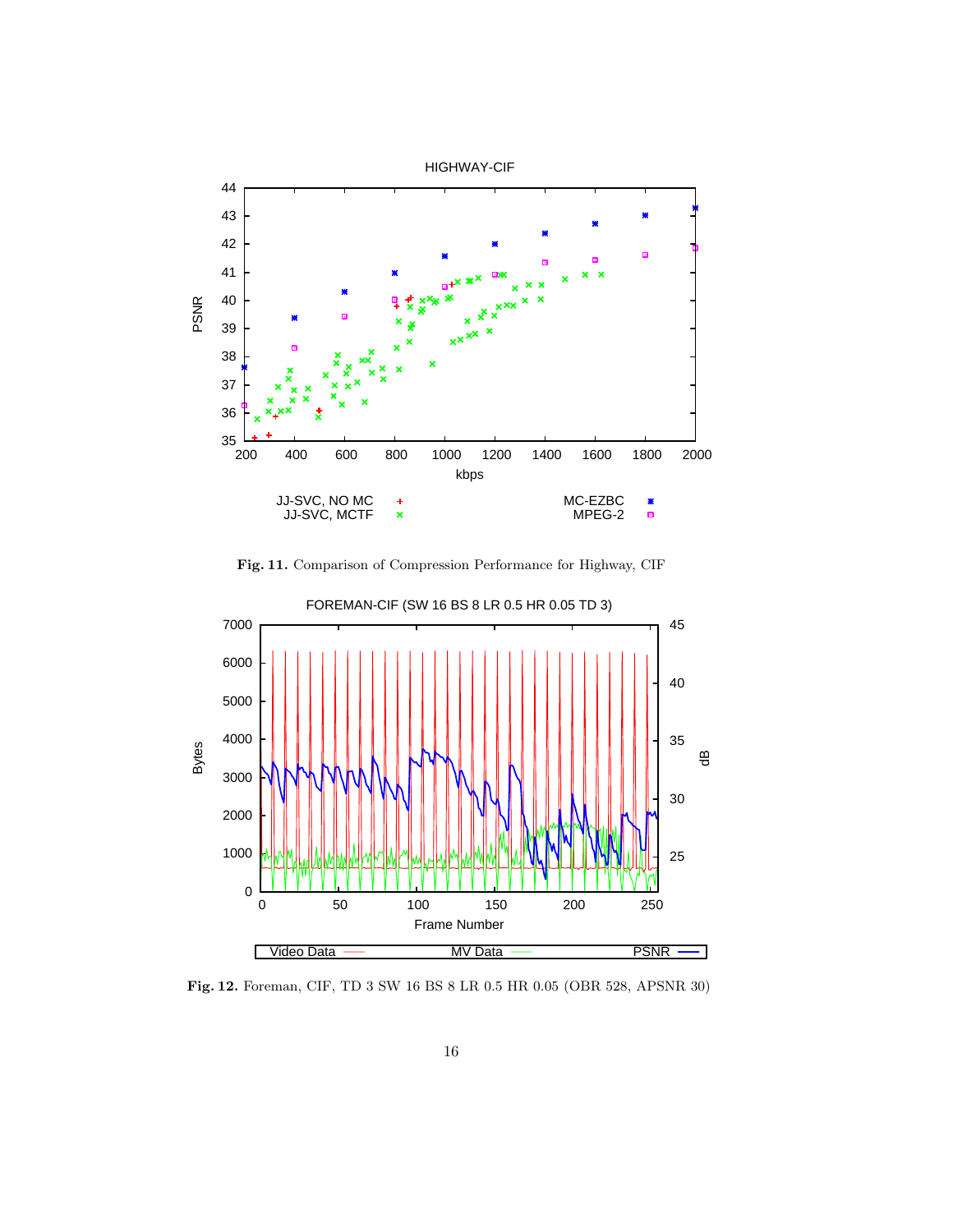

Fig. 13. Foreman, CIF, TD 3 SW 16 BS 8 LR 0.5 HR 0.25 (OBR 1055, APSNR 32.2)



Fig. 14. Foreman, CIF, TD 3 SW 64 BS 32 LR 1 HR 0.25 (OBR 1053, APSNR 35)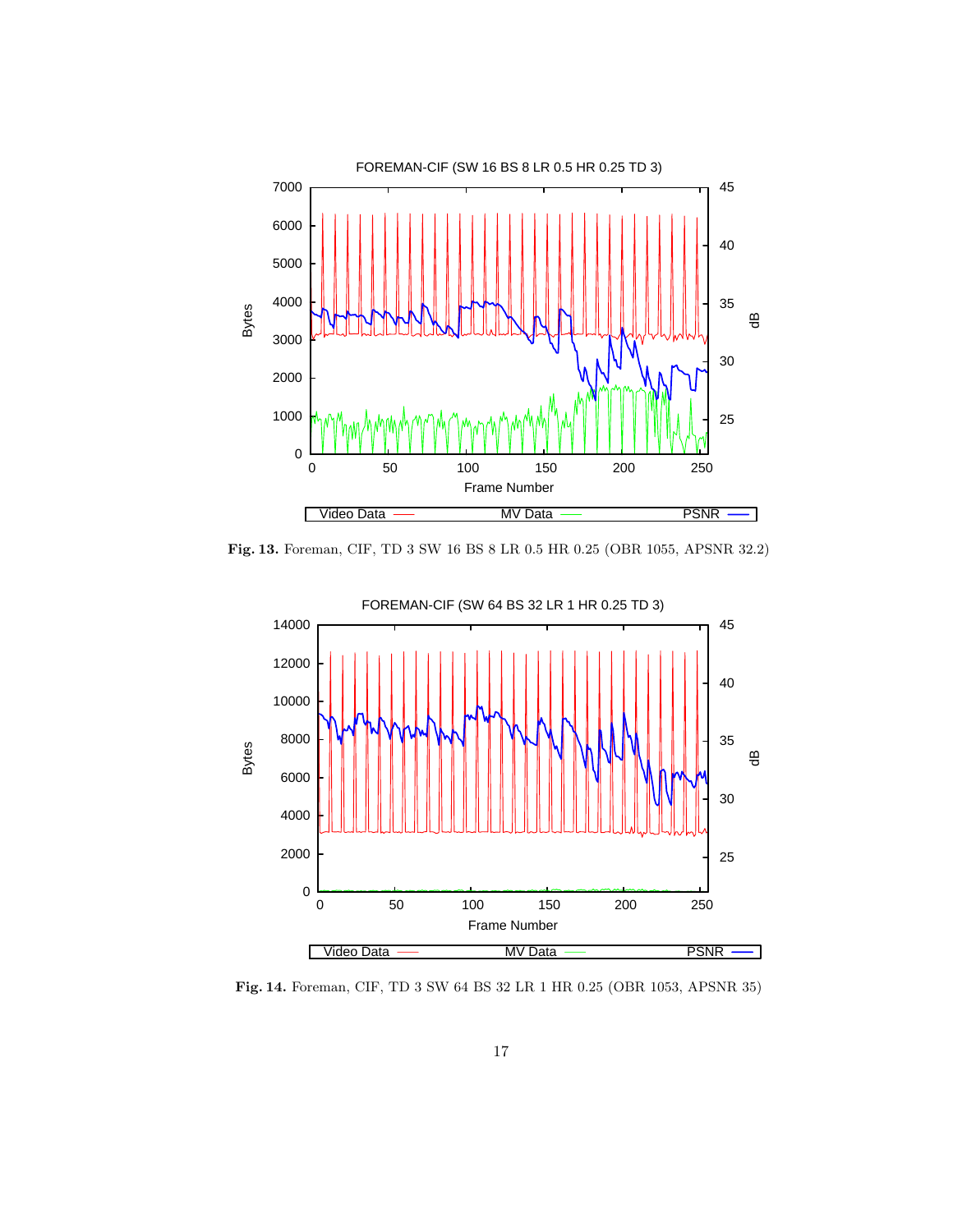

Fig. 15. Highway, CIF, TD 4 SW 64 BS 32 LR 0.5 HR 0.05 (OBR 251, APSNR 35.8)



Fig. 16. Highway, CIF, TD 4 SW 64 BS 32 LR 5 HR 0.25 (OBR 941, APSNR 40.1)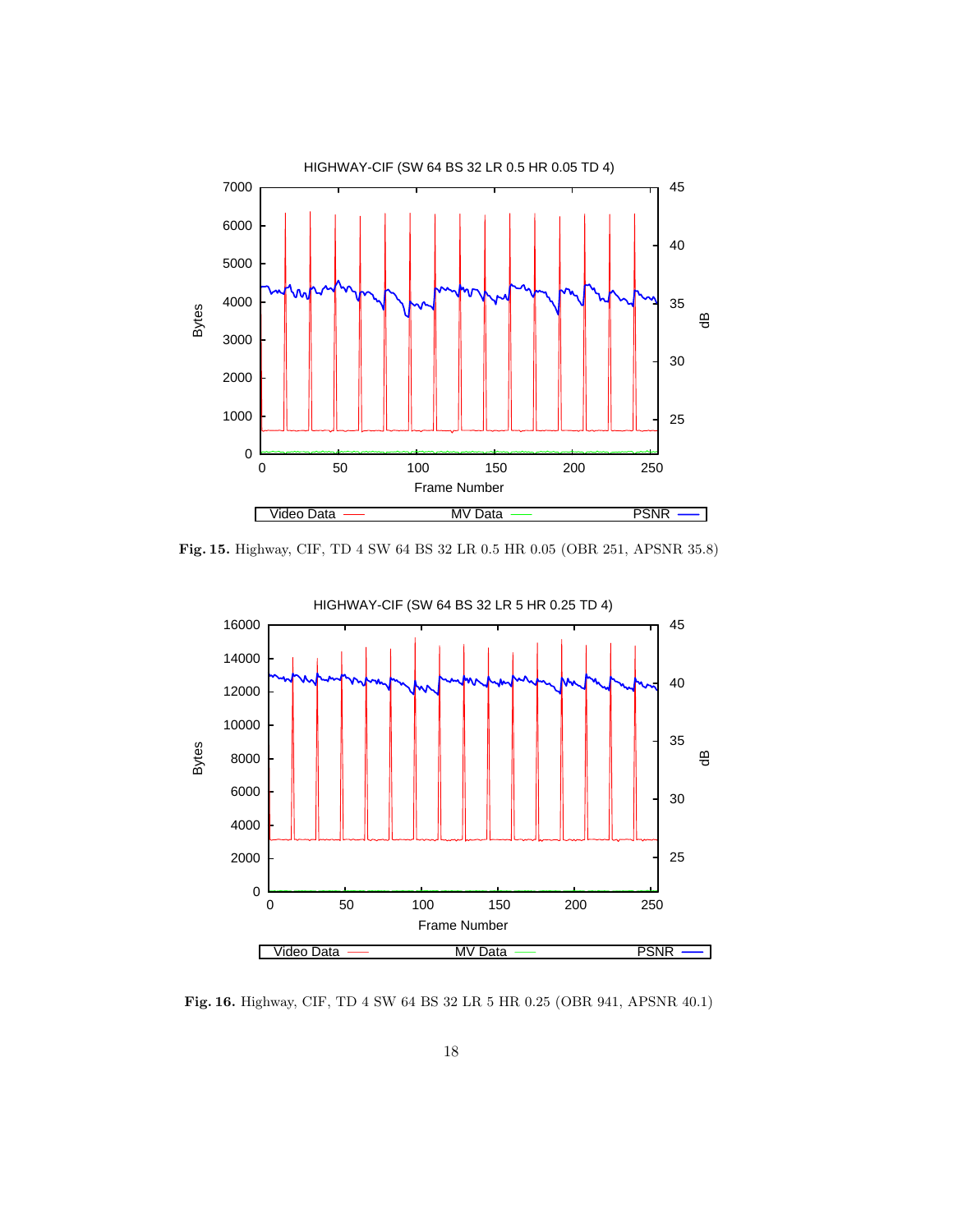#### References

- 1. H. Schwarz, D. Marpe, and T. Wiegand, "Overview of the scalable H.264/MPEG4-AVC extension," in Proceedings of the IEEE International Conference on Image Processing, ICIP '06, (Atlanta, GA, USA), pp. 161–164, IEEE, Oct. 2006.
- 2. I. 15444-1, "Information technology JPEG2000 image coding system, Part 1: Core coding system," Dec. 2000.
- 3. H. Schwarz, D. Marpe, and T. Wiegand, "Analysis of hierarchical B pictures and MCTF," in Proceedings of the IEEE International Conference on Multimedia  $\mathcal{B}$  Expo, ICME '06, (Toronto, Canada), pp. 1929– 1932, IEEE, July 2006.
- 4. T. Andr´e, M. Cagnazzo, M. Antonini, and M. Barlaud, "JPEG2000-compatible scalable scheme for wavelet-based video coding," EURASIP Journal on Image and Video Processing, 2007.
- 5. S.-T. Hsiang and J. W. Woods, "Embedded video coding using motion compensated 3-D subband/wavelet filter bank," Signal Processing: Image Communication, vol. 16, pp. 705–724, 2001.
- 6. J. W. Woods, P. Cheng, Y. Wu, and S.-T. Hsiang, "Interframe subband/wavelet scalable video coding," in Handbook of Image and Video Processing (A. Bovik, ed.), Communications, Networking, and Multimedia, ch. 6.2, pp. 799–817, Academic Press, 2nd ed., 2005.
- 7. J.-R. Ohm, "Three-dimensional subband coding with motion compensation," IEEE Transactions on Image Processing, vol. 3, pp. 559–571, Sept. 1994.
- 8. J.-R. Ohm, "Advances in scalable video coding," Proceedings of the IEEE, vol. 93, no. 1, pp. 42–56, 2005.
- 9. Y. Andreopoulos, A. Munteanu, J. Barbarien, M. V. der Schaar, J. Cornelis, and P. Schelkens, "Inband motion compensated temporal filtering," Signal Processing: Image Communication, vol. 19, no. 7, pp. 653–673, 2004.
- 10. J.-R. Ohm, M. van der Schaar, and J. W. Woods, "Interframe wavelet coding motion picture representation for universal scalability," Signal Processing: Image Communication, vol. 19, no. 9, pp. 877–908, 2004.
- 11. P. Schelkens, Y. Andreopoulos, J. Barbarien, T. Clerckx, F. Verdicchio, A. Munteanu, and M. van der Schaar, "A comparative study of scalable video coding schemes utilizing wavelet technology," in Proceedings of SPIE, Wavelet Applications in Industrial Processing, vol. 5266, pp. 147–156, SPIE, Feb. 2004.
- 12. D. Taubman and A. Secker, "Highly scalable video compression with scalable motion coding," in Proceedings of the IEEE International Conference on Image Processing (ICIP'03), (Barcelona, Spain), Sept. 2003.
- 13. I. Final Committee Draft, "Information technology JPEG2000 image coding system, Part 10: Extensions for threedimensional data," tech. rep., ISO, Dec. 2003.
- 14. I. Daubechies and W. Sweldens, "Factoring wavelet transforms into lifting steps," Journal of Fourier Analysis Applications, vol. 4, no. 3, pp. 245–267, 1998.
- 15. M. Cagnazzo, T. André, M. Antonini, and M. Barlaud, "A smoothly scalable and fully JPEG2000compatible video coder," in Proceedings of IEEE Workshop on Multimedia Signal Processing, (Siena, Italy), pp. 91–94, Sept. 2004.
- 16. M. Cagnazzo, Wavelet Transform and Three-Dimensional Data Compression. PhD thesis, University of Napoli (Italy) and University of Nice-Sophia Antipolis (France), 2005.
- 17. M. Cagnazzo, T. André, M. Antonini, and M. Barlaud, "A model-based motion compensated video coder with JPEG2000 compatibility," in Proceedings of the IEEE International Conference on Image Processing (ICIP'04), (Singapore), pp. 2255–2258, IEEE Signal Processing Society, Oct. 2004.
- 18. D. Marpe, H. Schwarz, and T. Wiegand, "Context-based adaptive binary arithmetic coding in the H.264/AVC video compression standard," IEEE Transactions on Circuits and Systems for Video Technology, vol. 13, pp. 620–636, July 2003.
- 19. A. Secker and D. Taubman, "Highly scalable video compression with scalable motion coding," IEEE Transactions on Image Processing, vol. 13, pp. 1029–1041, Aug. 2004.